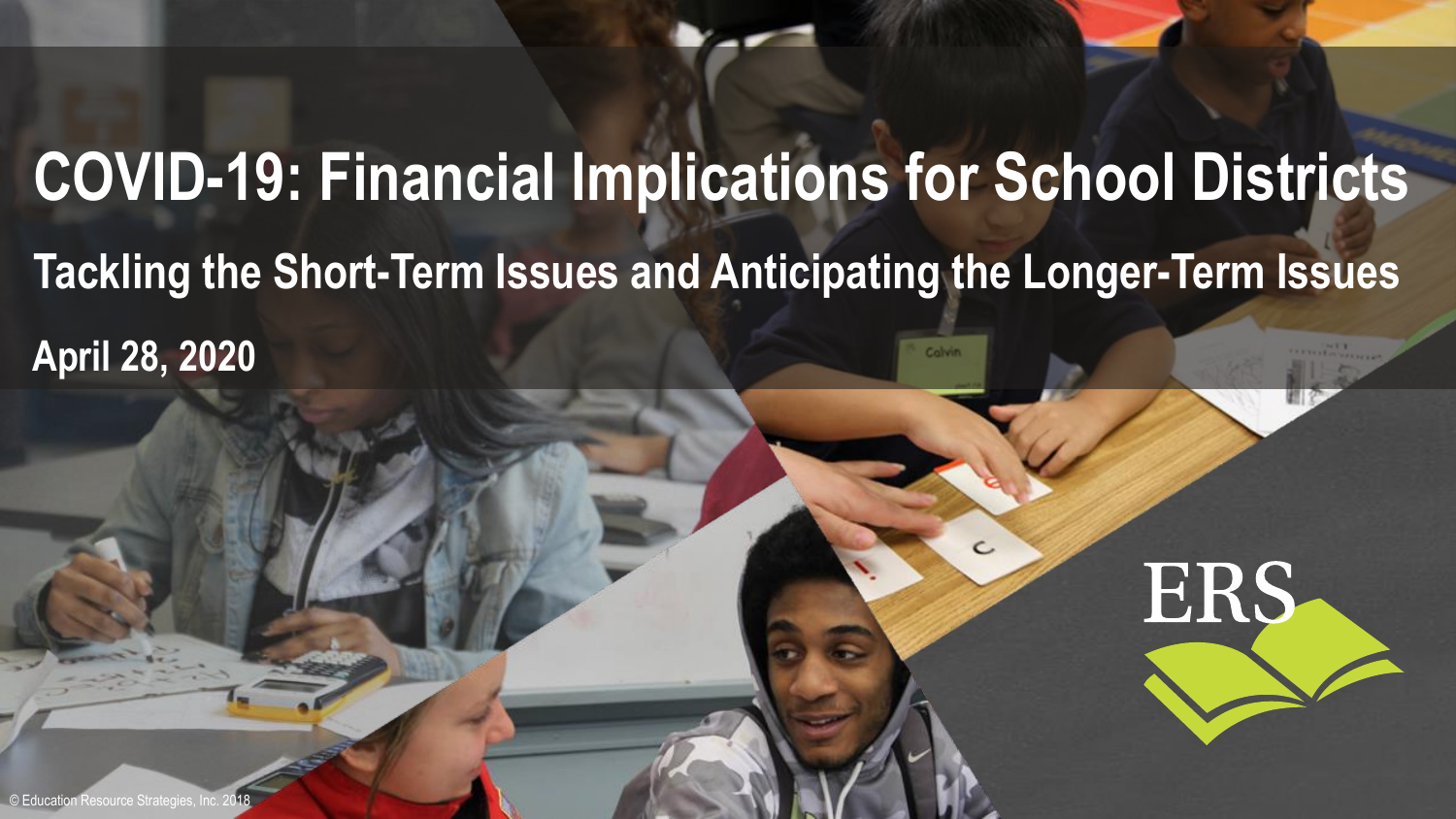### **Before the pandemic, school districts faced a** *triple squeeze*  **that complicated transformation efforts**



**A higher bar** for student learning and greater needs



**Unsustainable** cost structures



**Flat or declining revenue**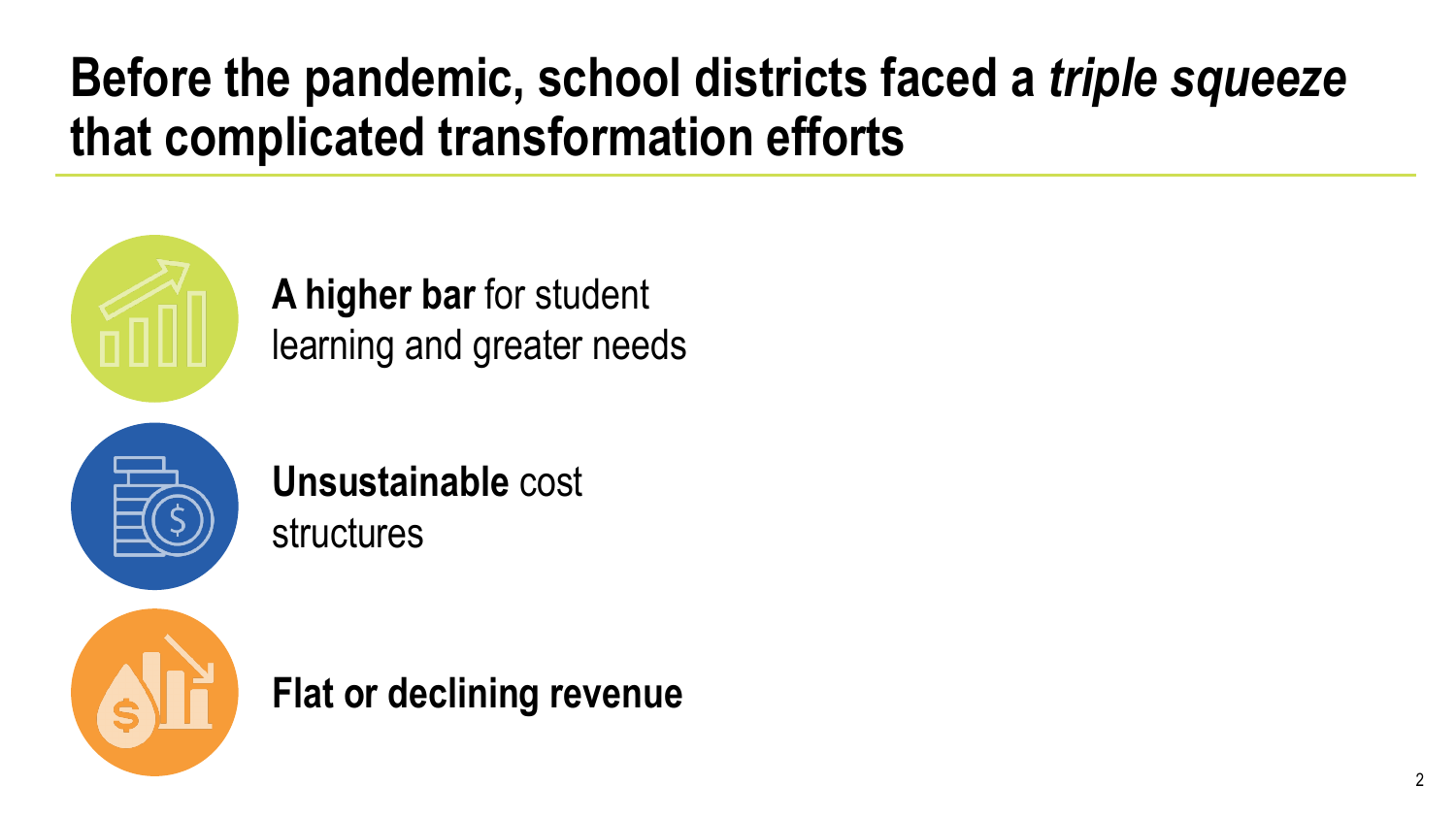#### **The pandemic is exacerbating the squeeze; and highlighting our preexisting challenges in ways that may drive us closer to action**



**A higher bar** for student learning and greater needs



**Unsustainable** cost structures

**Flat or declining revenue**

Greater depth, breadth & inequity of **student need**

Ongoing constraints on service delivery from **social distancing**

**Even greater financial pressure** due to precipitous drops in tax revenue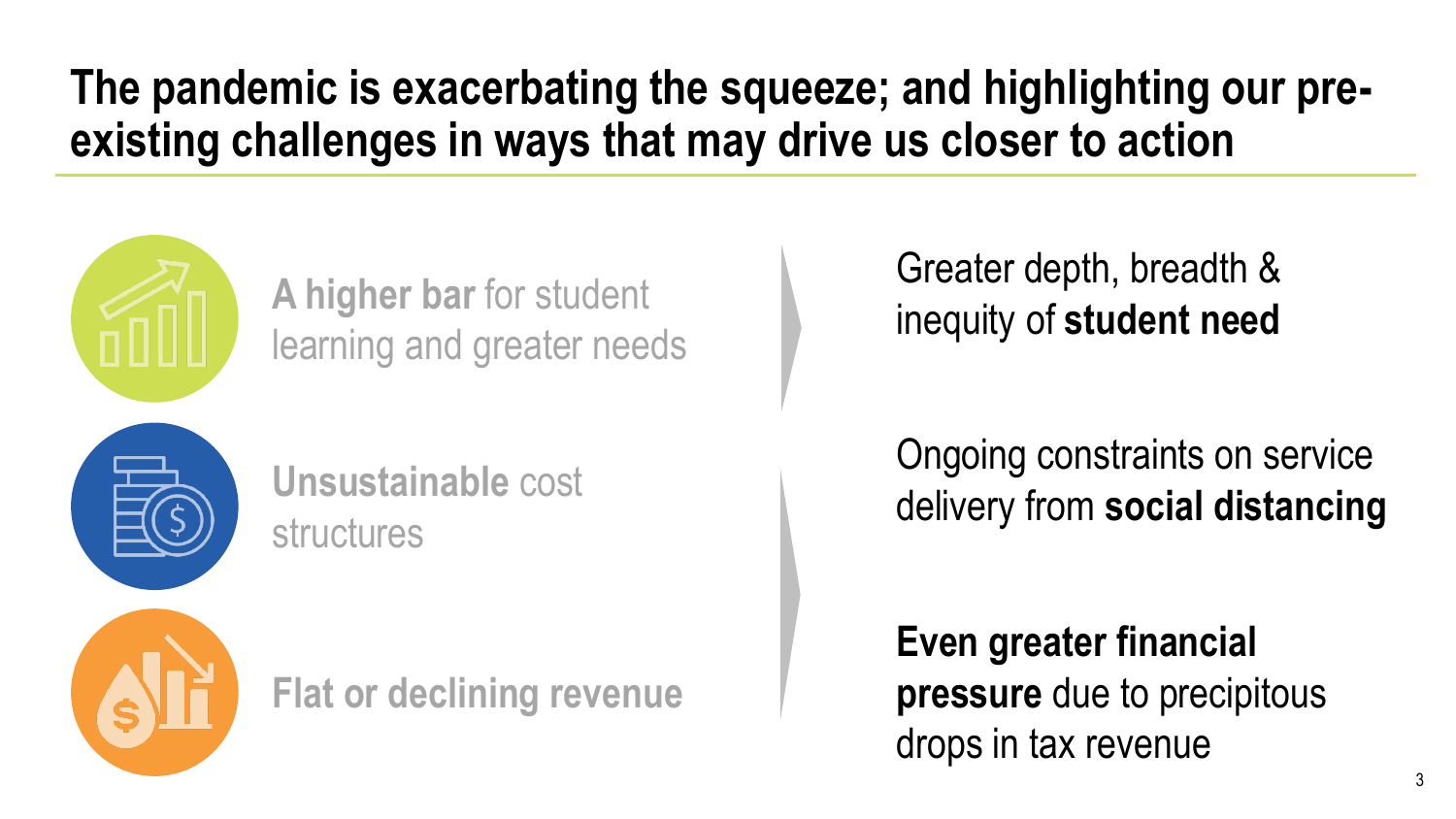## **Meeting Greater Needs**

**Responding to this challenge will require investment in several areas**

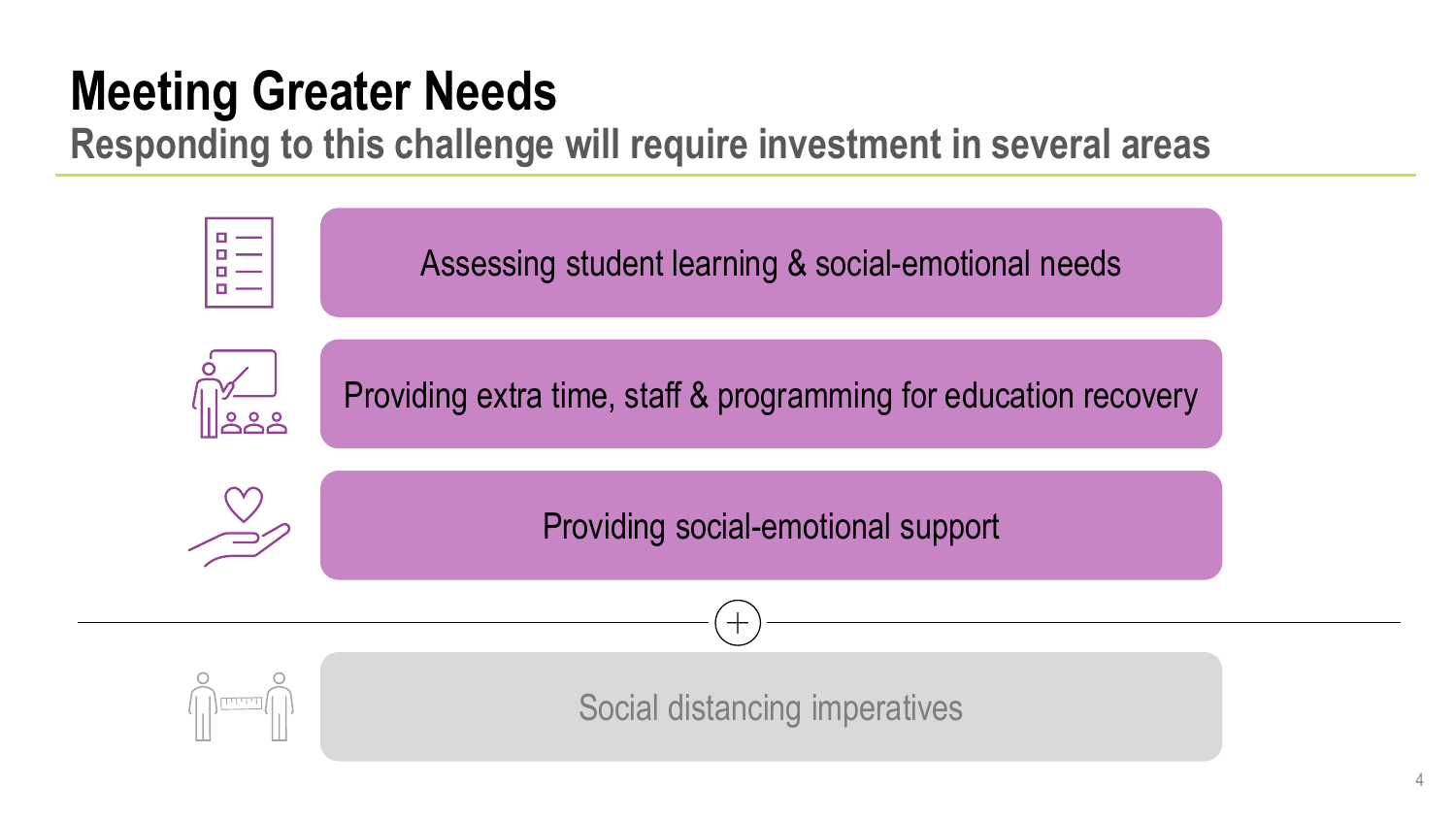# **Today's objectives:**

- 1. Build understanding of the severity of the fiscal outlook
- 2. Think about SY 2020-21 financial circumstances in combination with academic priorities that respond to challenges and inequities exacerbated by COVID-19
- 3. Prepare for scenario planning and build understanding of key considerations
- 4. Support the development and guide the focus of internal teams established to manage fiscal crisis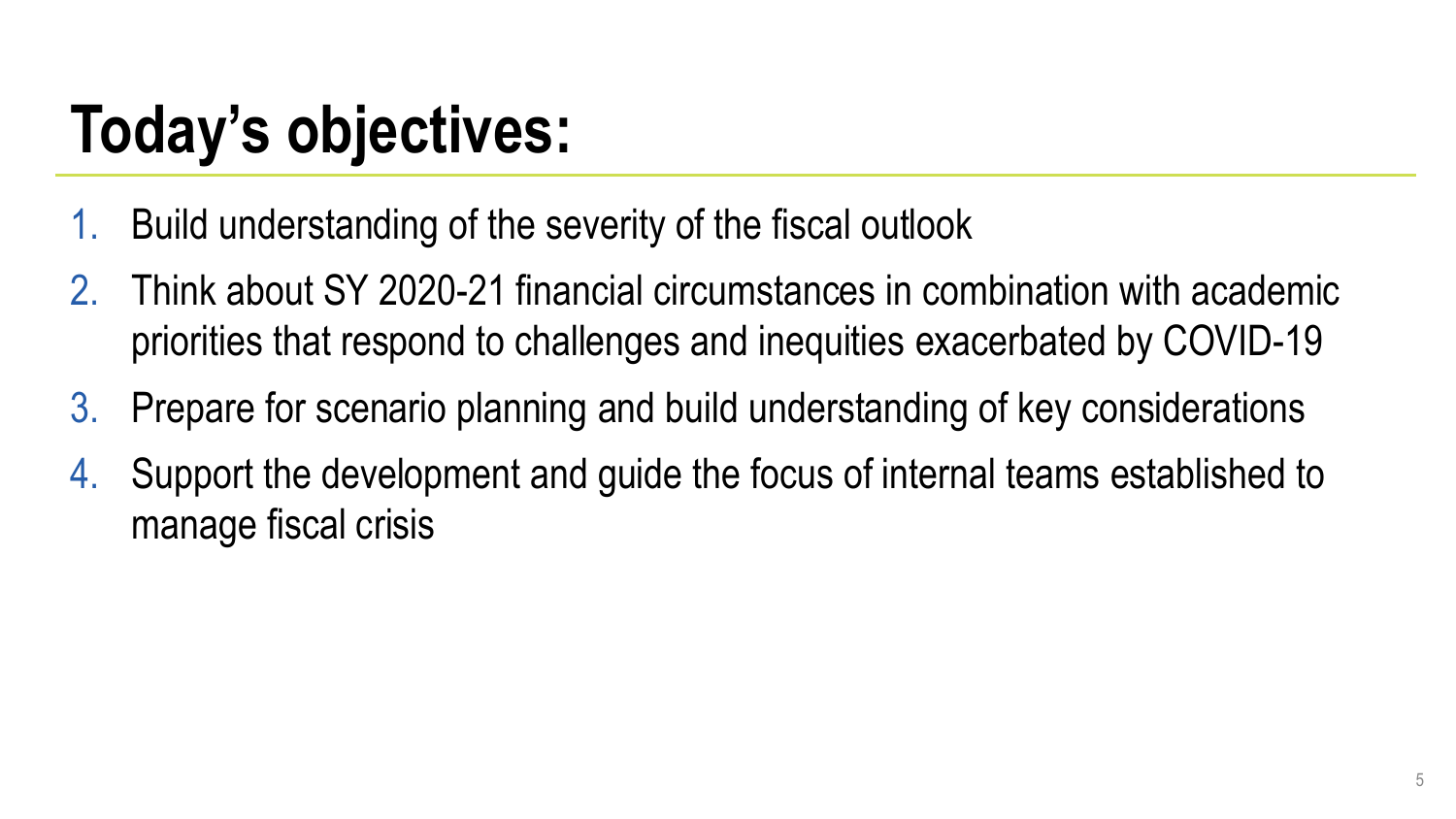### **We need to maximize short term savings and build planning scenarios for SY2021 that cover a wide range of spending now**

| <b>SY2021 Outlook</b>                                          | <b>Magnitude</b>                             |
|----------------------------------------------------------------|----------------------------------------------|
| SY1920 Savings                                                 | $+0$ to 3%                                   |
| <b>CARES/Stimulus Allocation</b>                               | + 3 to 6% (so farwill likely go up)          |
| <b>Reduced Revenue</b>                                         | - 5%? to 15%? (highly variant & preliminary) |
|                                                                | Subtotal: $+1\%$ to $-12\%$                  |
|                                                                |                                              |
| Investments for new needs                                      | $+ 222$                                      |
| Investments for social distancing imperatives                  | $+ 222$                                      |
| Total Needed Reduction in Spending: (??? (likely significant!) |                                              |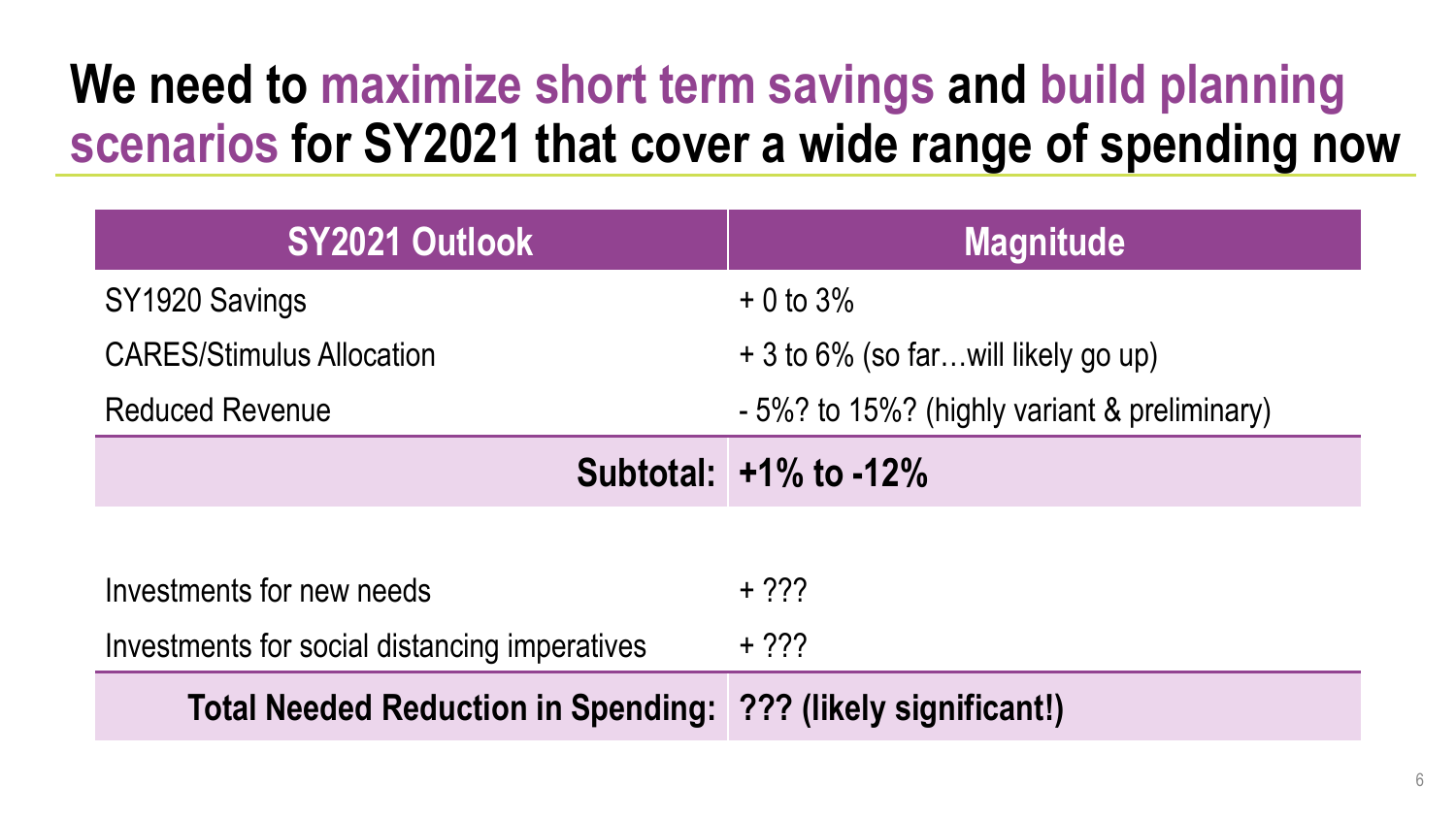#### **FY20 savings appear to be less than 3% across districts studied**

| <b>HIGHLY PRELIMINARY DATA</b>                       |                             |                         |  |
|------------------------------------------------------|-----------------------------|-------------------------|--|
| <b>Potential Savings</b>                             | 0.5%<br><b>Conservative</b> | 3%<br><b>Aggressive</b> |  |
| <b>Substitutes</b>                                   | $0\%$                       | 0.6%                    |  |
| Hourly Pay                                           | $0\%$                       | 0.3%                    |  |
| <b>Stipends and Overtime</b>                         | 0.1%                        | 0.2%                    |  |
| <b>Supplies and Equipment</b>                        | 0.1%                        | 0.3%                    |  |
| Transportation                                       | 0.1%                        | 0.3%                    |  |
| Contracts:                                           | 0.1%                        | 0.4%                    |  |
| <b>Travel</b>                                        | 0.1%                        | 0.5%                    |  |
| <b>Hiring Freeze</b>                                 | $0\%$                       | 0.3%                    |  |
| <b>Utilities</b>                                     | $-0\%$                      | 0.1%                    |  |
| <b>New Expenditures</b>                              |                             | Less than 1%            |  |
| Food Service (Unreimbursed meals)                    | $-0.25%$                    |                         |  |
| <b>Technology and Distance Learning</b>              | $-0.50%$                    |                         |  |
| Other (Hazard pay, sanitation, risk management loss) | Less than 0.25%             |                         |  |
| <b>Net Savings for FY20</b>                          | 0%                          | $2 - 3%$                |  |

#### **Remaining Options to Maximize Savings:**

Big remaining opportunity is using districtwide furlough/banking to add days to SY2021 calendar… notwithstanding the challenge of negotiating it with CBUs

Source: School district interviews and ERS analysis of district budgets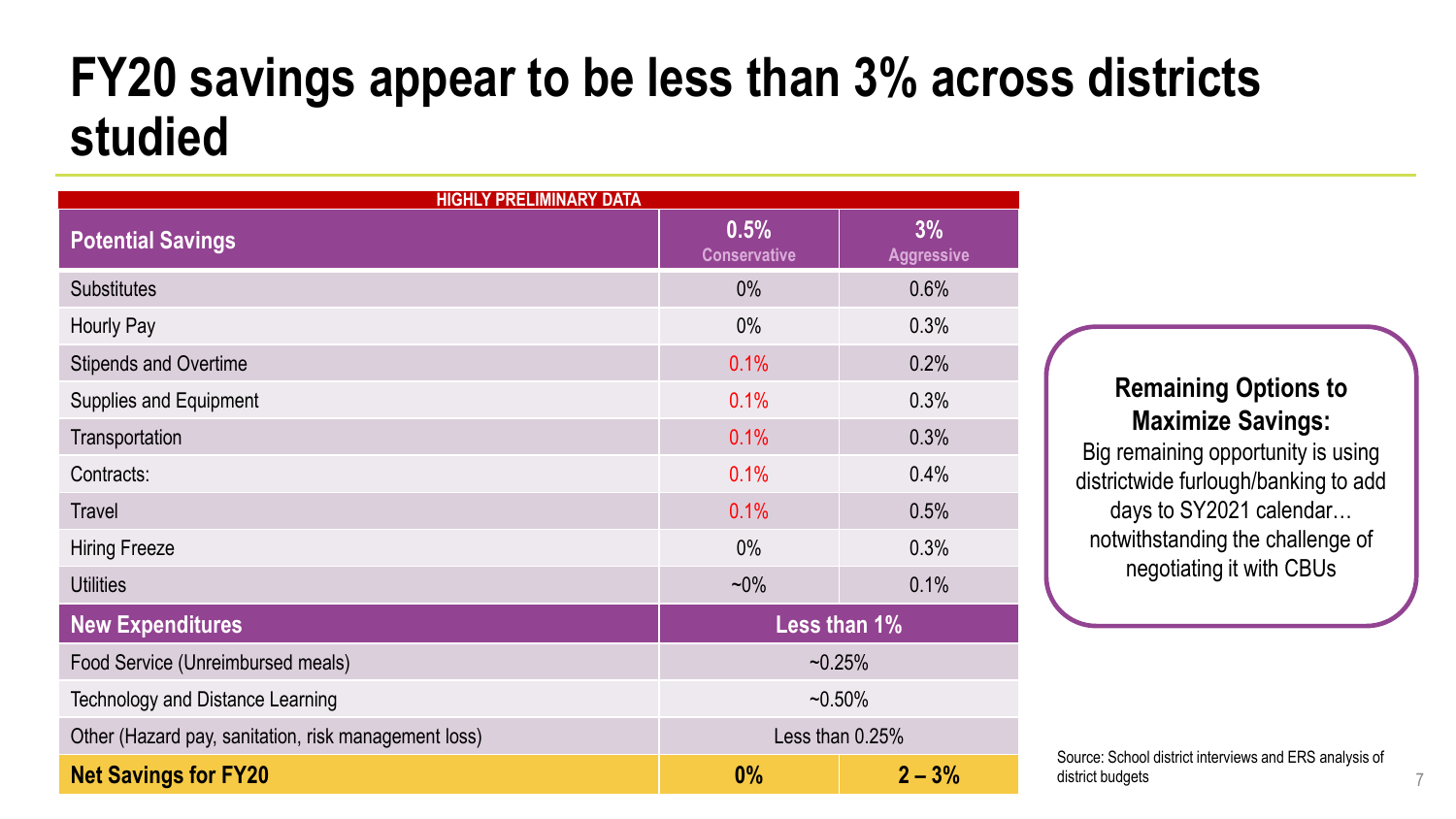### **CARES Act provides incremental funding, greater flexibility on existing federal funds (and imposes new costs)**

#### **Funding**

- \$13.5 billion El/Sec Fund + \$3.0 billion Governor's Ed Fund (~3% of current K12 spend)
- El/Sec Fund district allocations are **~85% of district of Title I allocations**
- Intended for crisis management, but broad range of allowable uses
- Governors decide allocation & use of \$3 billion – broad range of allowable uses

#### **Flexibility (with waivers)**

- Use Title II \$'s more flexibly
- Carry over as much Title I money as they want from 19-20 to 20-21
- Use Title IV funds more flexibly, including for social-emotional support, mental health and digital devices
- Run schoolwide Title I programs regardless of the share of low-income students in districts and schools

#### **New Costs**

COVID-19 public health emergency leave:

- Effectively extends FMLA & sick leave coverage well beyond prior minimums (up to 24 weeks)
- Extends employee eligibility for coverage to 30 days on payroll

#### **Notes on additional federal stimulus \$s [EdCounsel]:**

- Could be multiple rounds, starting this summer (before election)
- "\$200 billion number running around is not out of the question" (over multiple years)
- "Really unknown"

Sources: CARES Act, NCSL, EdCounsel/Nelson Mullins, Education Week, District Administrator, ERS analysis.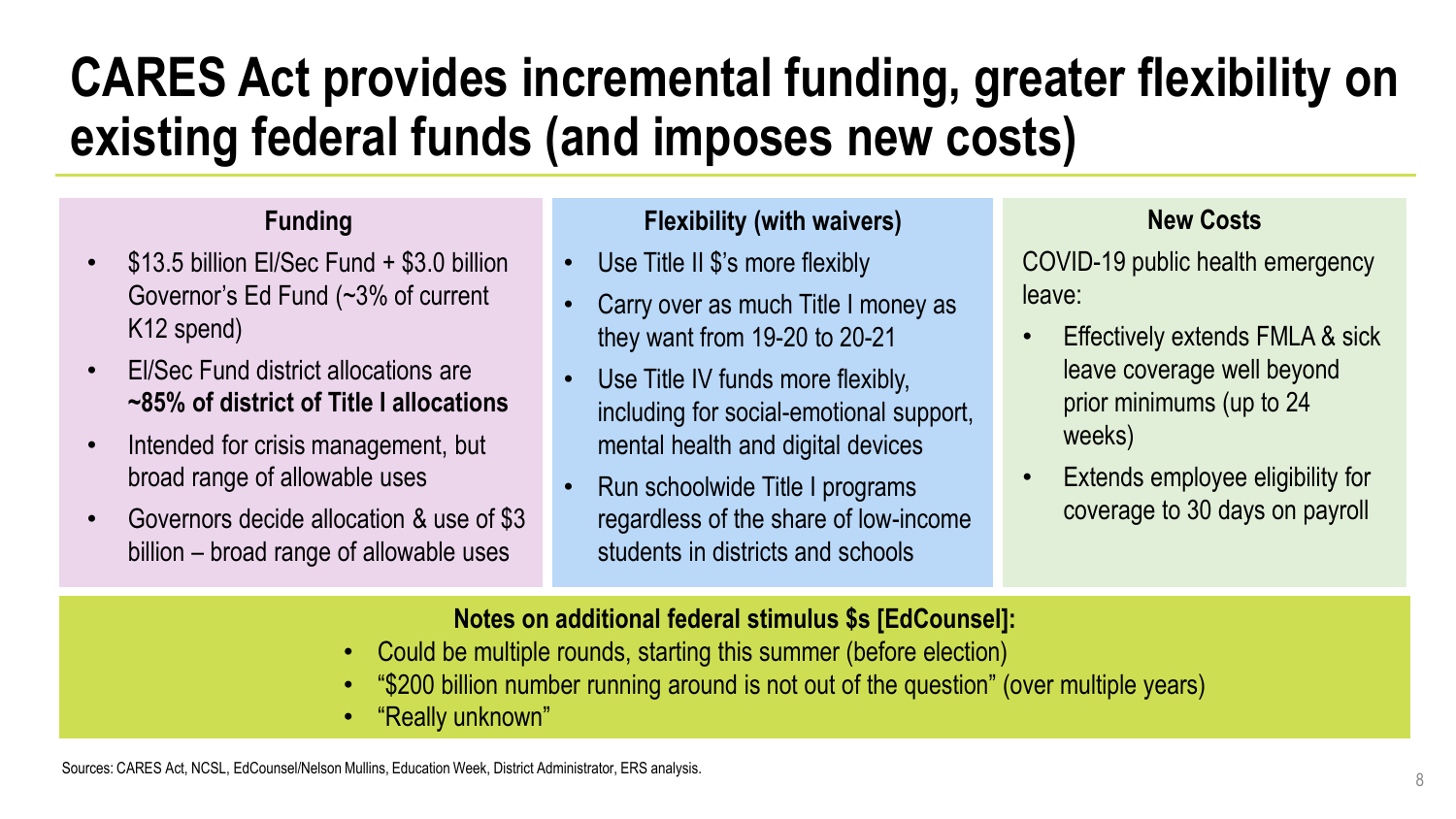### **Economists predict the pandemic is driving an economic decline significantly larger than the Great Recession…**



Source: Historical data from Bureau of Economic Analysis and Bureau of Labor Statistics. 2020 projections from The Conference Board (GDP, [https://conference-board.org/data/usforecast.cfm,](https://conference-board.org/data/usforecast.cfm) updated 4/9/20) and Bloomberg (une [https://www.bloomberg.com/news/articles/2020-04-16/u-s-jobless-claims-total-5-25-million-in-week-four-of-lockdown\)](https://www.bloomberg.com/news/articles/2020-04-16/u-s-jobless-claims-total-5-25-million-in-week-four-of-lockdown).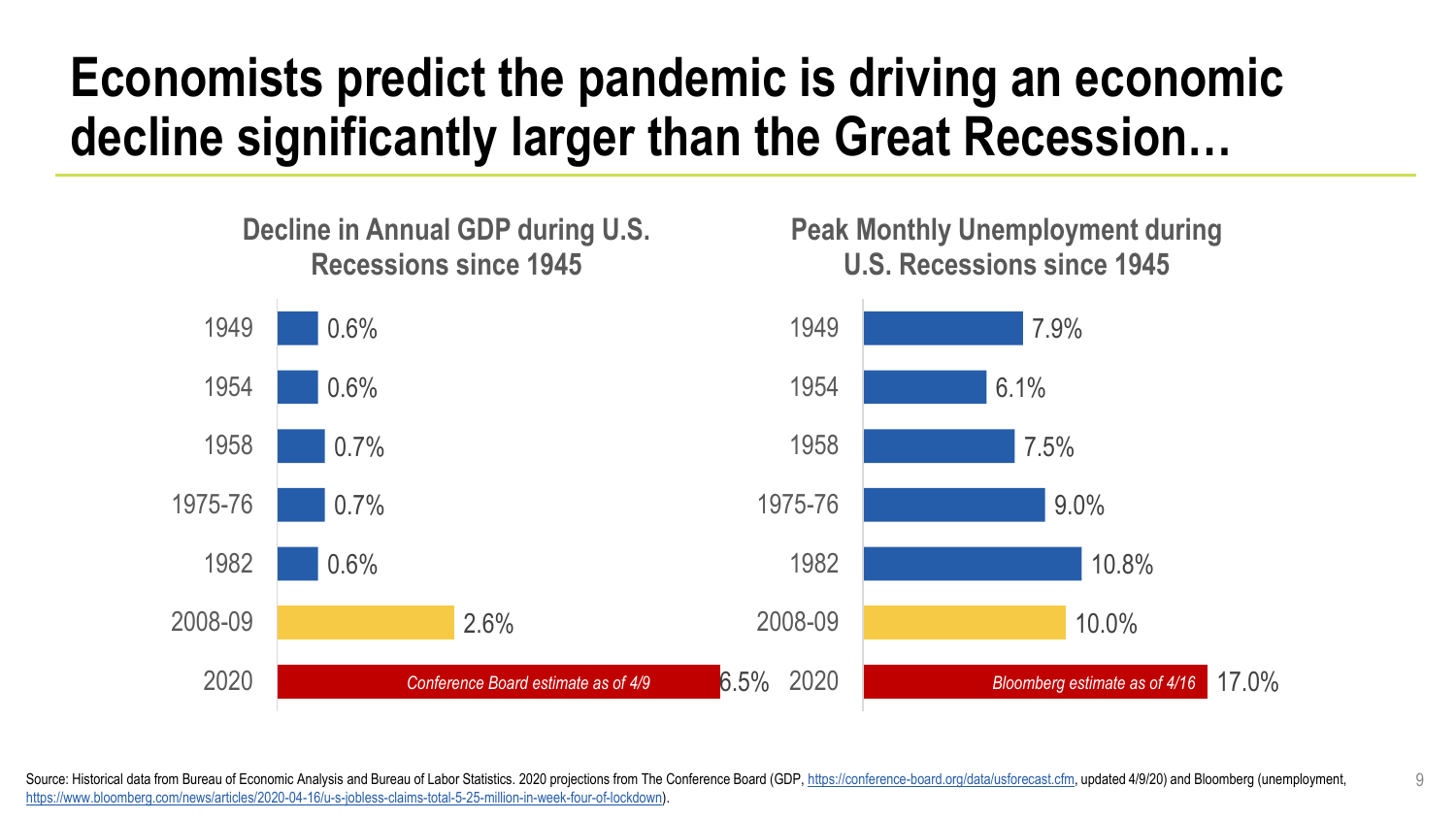### **… with a commensurate impact on state budgets, according to CBPP**

#### **COVID-19 State Budget Shortfalls Could Be Largest** on Record

Total state budget shortfall in each fiscal year, in billions of 2020 dollars



#### **Notes & Caveats**

- Projections are preliminary and will change ongoing
- Policy-makers need to apportion cuts across gov services (K12 may be cut more/less than its "share")
- State revenue more volatile than local (mostly)

\* Estimated based on CBPP calculations

Source: Pre 2014: CBPP survey; 2020 and following: CBPP calculations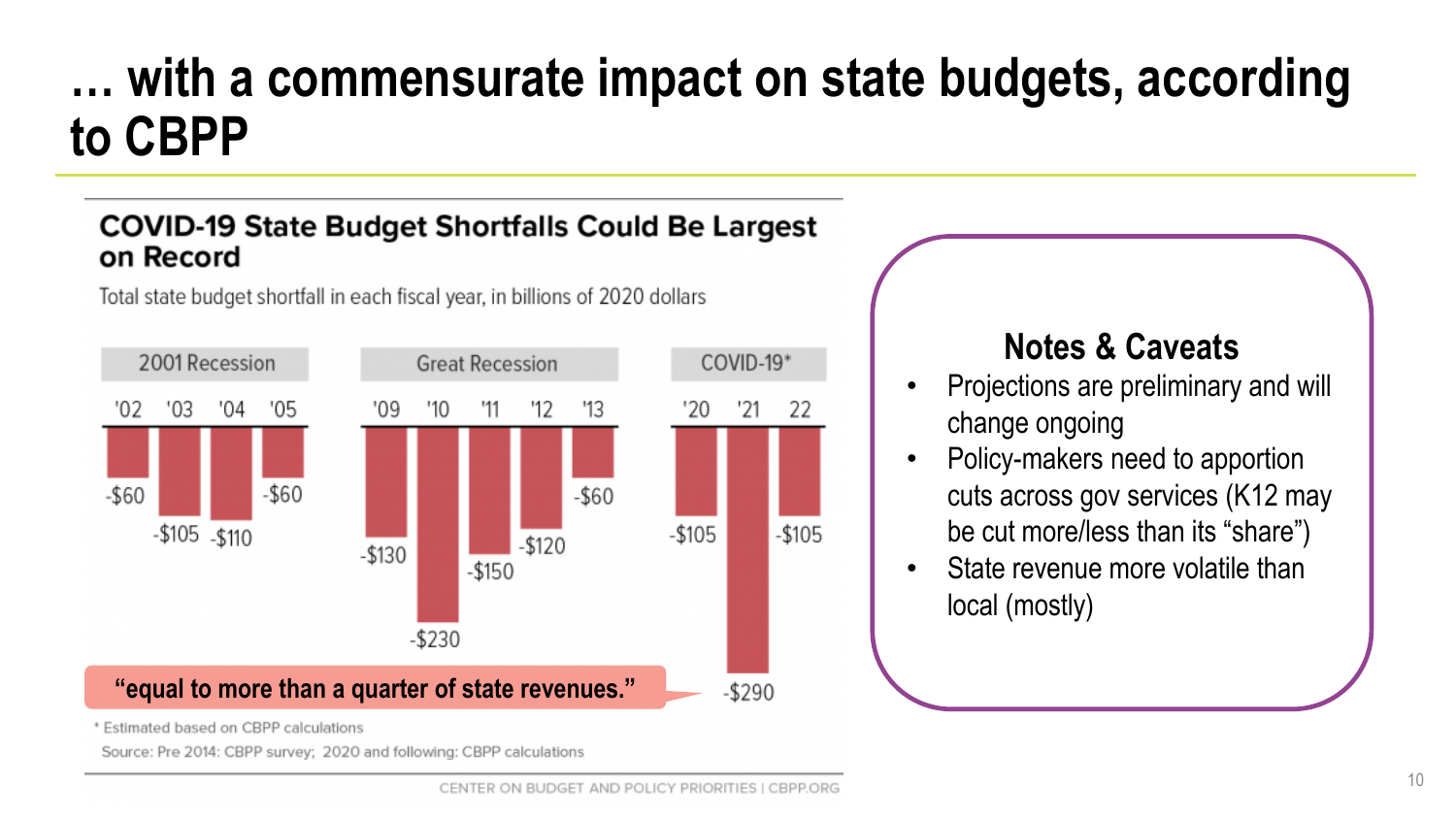#### **District Revenue Loss**

**Mix of district revenue from state sources and broader economic factors will create significant differences in revenue loss across districts**

Projected impact of a 25% decline in state revenue, *holding all other revenue constant\**

| $< 10\%$                                | $10-12$ | $12 - 14%$ | $>14\%$ |  |
|-----------------------------------------|---------|------------|---------|--|
| States not included in categories below |         |            |         |  |

- **Energy-reliant states:** Severance taxes Ļ comprise at least 5% of state revenue
- **Tourism-reliant states:** Tourism accounts for Ë at least 5% of state GDP
- **States with least diversified economies, regardless of industry:** Hachman Index < 70

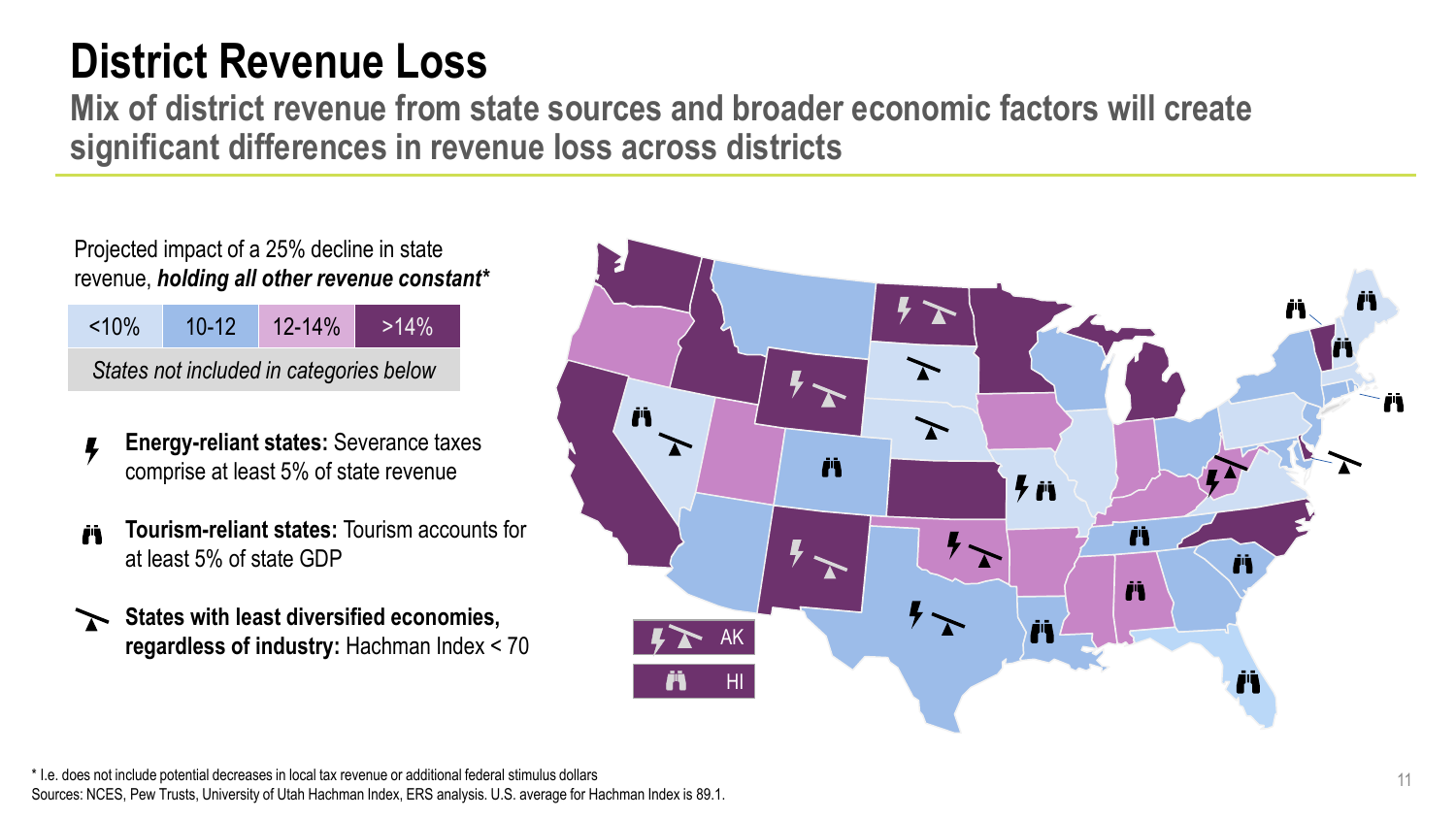### **SY2021 Scenario Planning: What might new strategic investments look like?**

- Implement comprehensive "re-entry" assessment strategy for each student including social emotional well-being, and re-engage students who didn't participate in remote learning
- Start school early for all or some students
- Add two weeks of teacher time to plan instruction based on assessment data and learn about integrating new instructional strategies for recovery
- Re-equip classrooms/students with technology/devices
- Extend school day to provide additional time and/or reduce building capacity/group sizes
- Partner with outside organizations to provide extra tutoring and social emotional supports
- Intensive supports for special ed, ELL and other high-needs populations
- Engage in professional learning to integrate and scale trauma-informed practices into instruction across school levels across school levels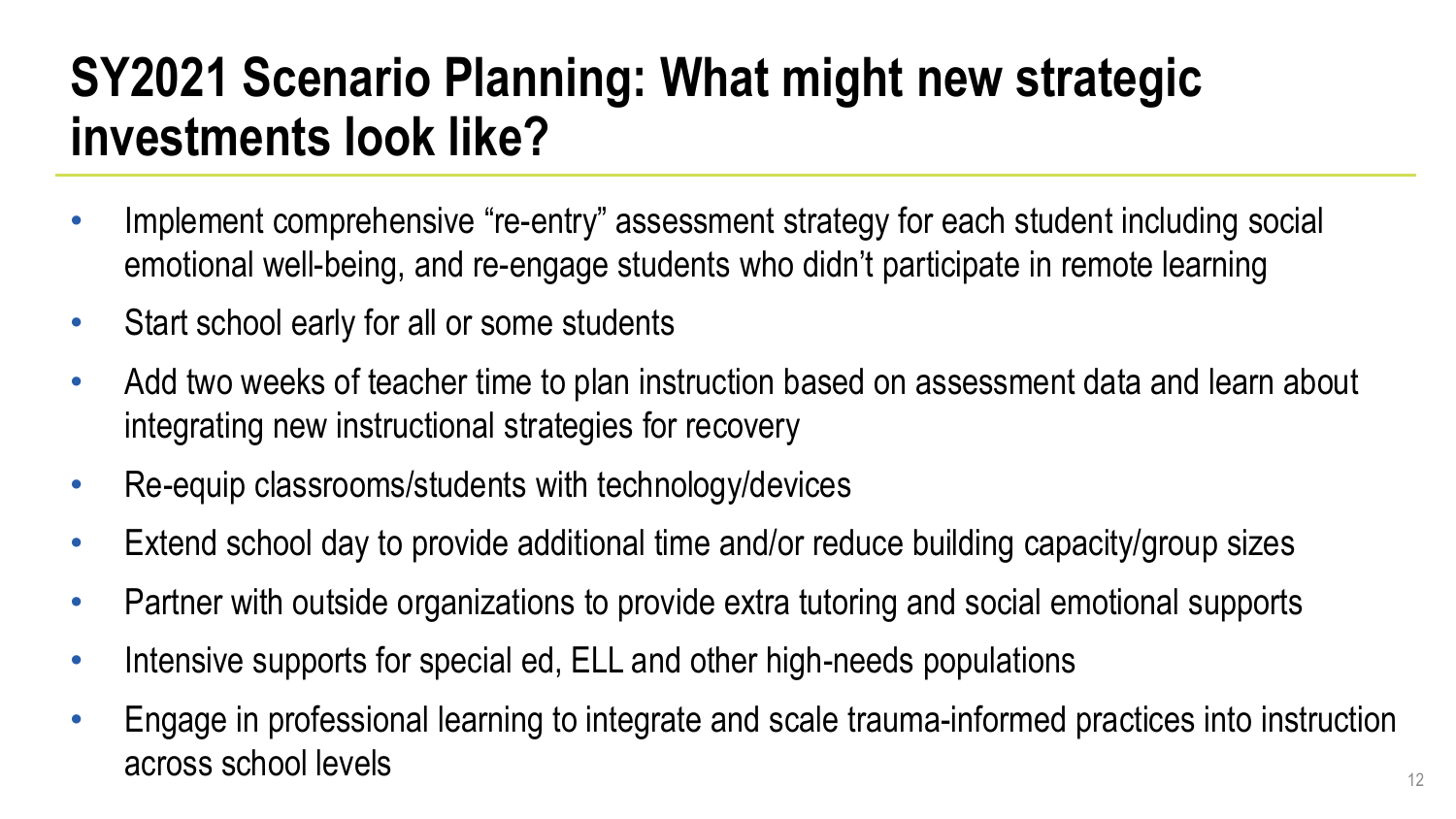### **SY2021 Scenario Planning**

Traditional budget reductions only get us so far - and some don't match our current reality

| <b>Typical Reduction Options</b>                                                                       | Rough<br><b>Magnitude</b> | <b>Watch-outs/Challenges</b>                                                                                          |  |  |
|--------------------------------------------------------------------------------------------------------|---------------------------|-----------------------------------------------------------------------------------------------------------------------|--|--|
| Increase class sizes by 3 across all grades                                                            | 3.9%                      | May run counter to social distancing mandates; exceeds<br>natural turnover so would require RIF                       |  |  |
| Reduce employee benefit costs by 10%                                                                   | 2.0%                      | Health costs may be going up; hard to negotiate quickly                                                               |  |  |
| Cancel all contracts for professional growth, curriculum<br>development, research and school support   | 2.0%                      | Support to retool instruction may be needed now more<br>than over                                                     |  |  |
| Freeze salary step increases for one year for all employee<br>contracts                                | 1.0%                      |                                                                                                                       |  |  |
| Bring special education class sizes from 70% to 75% of target<br>size                                  | 0.6%                      | Special Ed Maintenance of Effort requirement still in effect;<br>remote learning for SpEd may warrant lower caseloads |  |  |
| Reduce extra spending on very small schools by 10% by<br>changing staffing models and funding formulas | 0.3%                      |                                                                                                                       |  |  |
| Reduce school-based administrative and clerical staff by 10%                                           | 0.3%                      | May run counter to lengthening school day                                                                             |  |  |
| Reduce transportation costs by 10%                                                                     | 0.3%                      | May run counter to social distancing mandates                                                                         |  |  |
| Cut instructional materials/textbooks by 10%                                                           | 0.3%                      |                                                                                                                       |  |  |
| <b>Total: 10.7%</b>                                                                                    |                           |                                                                                                                       |  |  |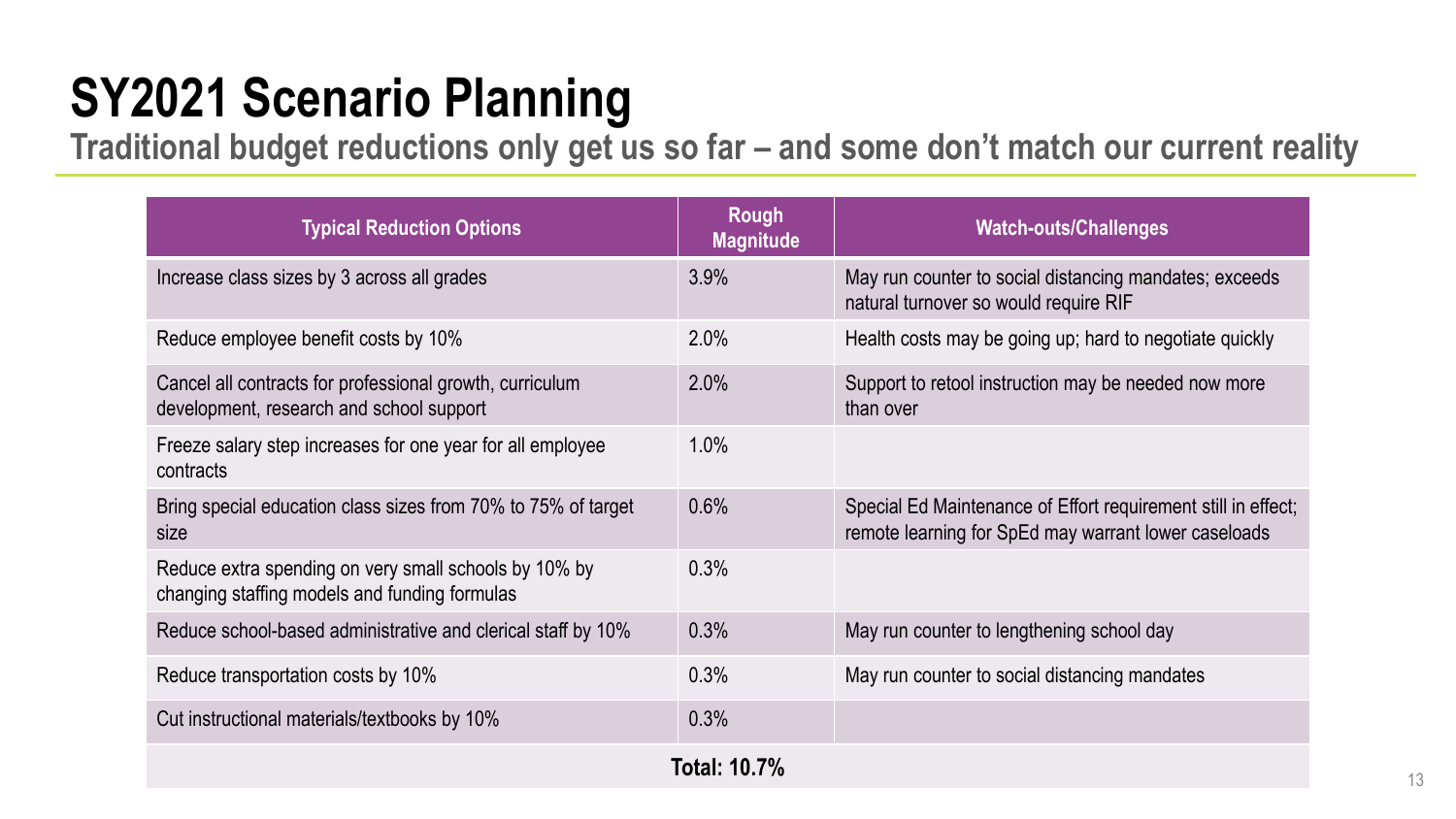### **As such, it's important that we're deliberate about impact, feasibility, and cost for our new strategies**

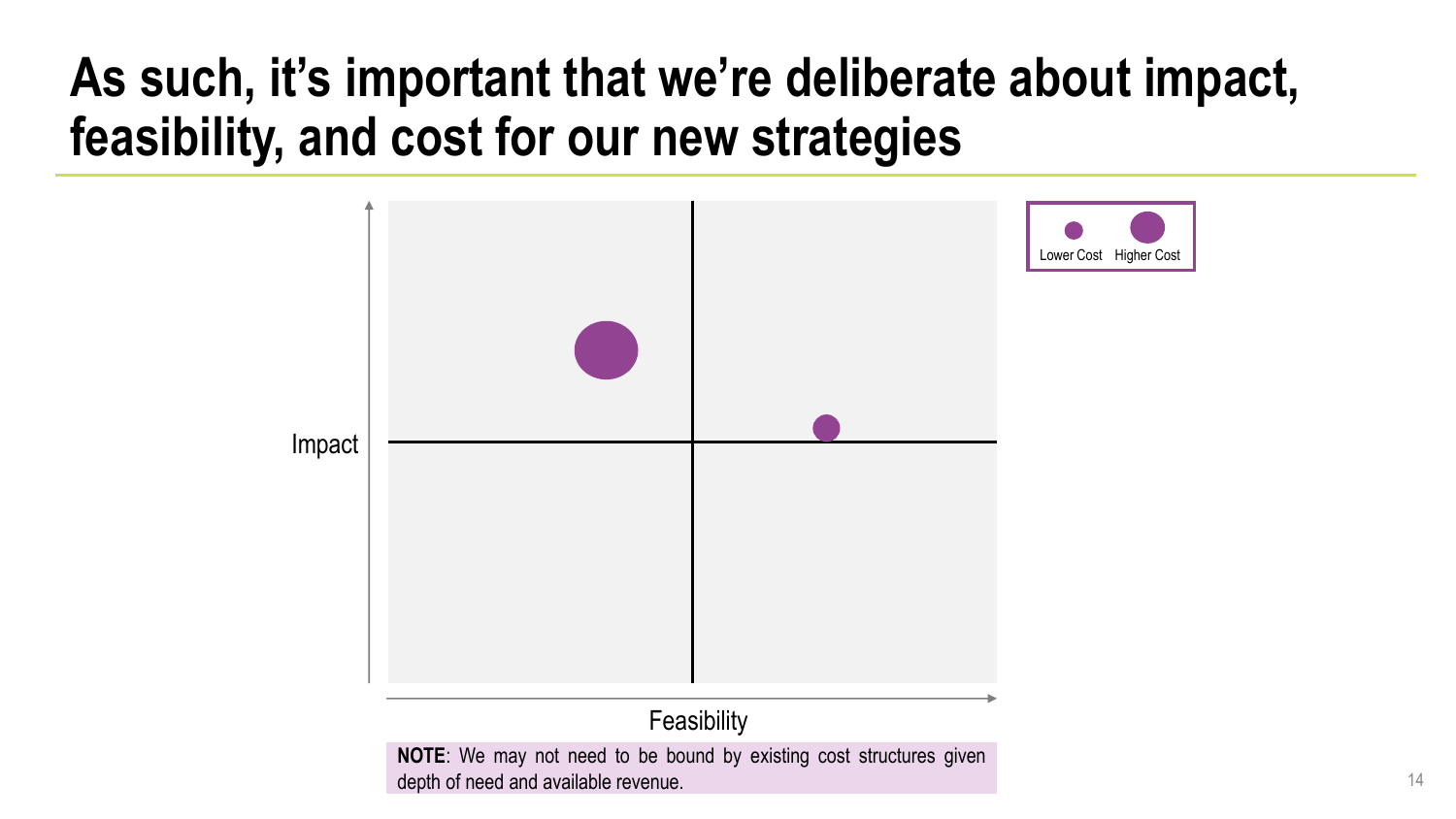### **So…what does all this mean our teams should be working on right now?**

|               | <b>Current Resource</b><br><b>Challenges</b>                                                                          | What should we be doing to address them now (or by early May)?                                                                                                                                                                                                                                                                                                                                                                                                                                          |
|---------------|-----------------------------------------------------------------------------------------------------------------------|---------------------------------------------------------------------------------------------------------------------------------------------------------------------------------------------------------------------------------------------------------------------------------------------------------------------------------------------------------------------------------------------------------------------------------------------------------------------------------------------------------|
| <b>SY1920</b> | Maximize savings/fund<br>balance                                                                                      | Forecasting end-of-year position with dependencies (i.e. state & local revenue<br>rescissions; free meal/FEMA reimbursements)<br>Exploring viability of and decide on end-of-year furlough to add time to SY2021<br>Pursuing FEMA reimbursement & maximizing CARES allocations                                                                                                                                                                                                                          |
| SY2021        | Plan to adjust service<br>delivery given greater<br>needs, potential for ongoing<br>restrictions & reduced<br>revenue | Start exploring options/models for assessments, S/E supports & academic<br>recovery (cost, feasibility & impact) to inform school planning redux<br>Collecting info/best thinking on inputs (student need, possible restrictions, revenue<br>projections)<br>Capturing lessons from current remote learning that might be adapted for next year<br>Designing process to create scenarios (flat, -5%, -15%?) based on ranges of<br>assumptions<br>$\Gamma$ us spanning key steksholdere (CDAs Desud ste) |

– Pre-engaging key stakeholders (CBAs, Board, etc.)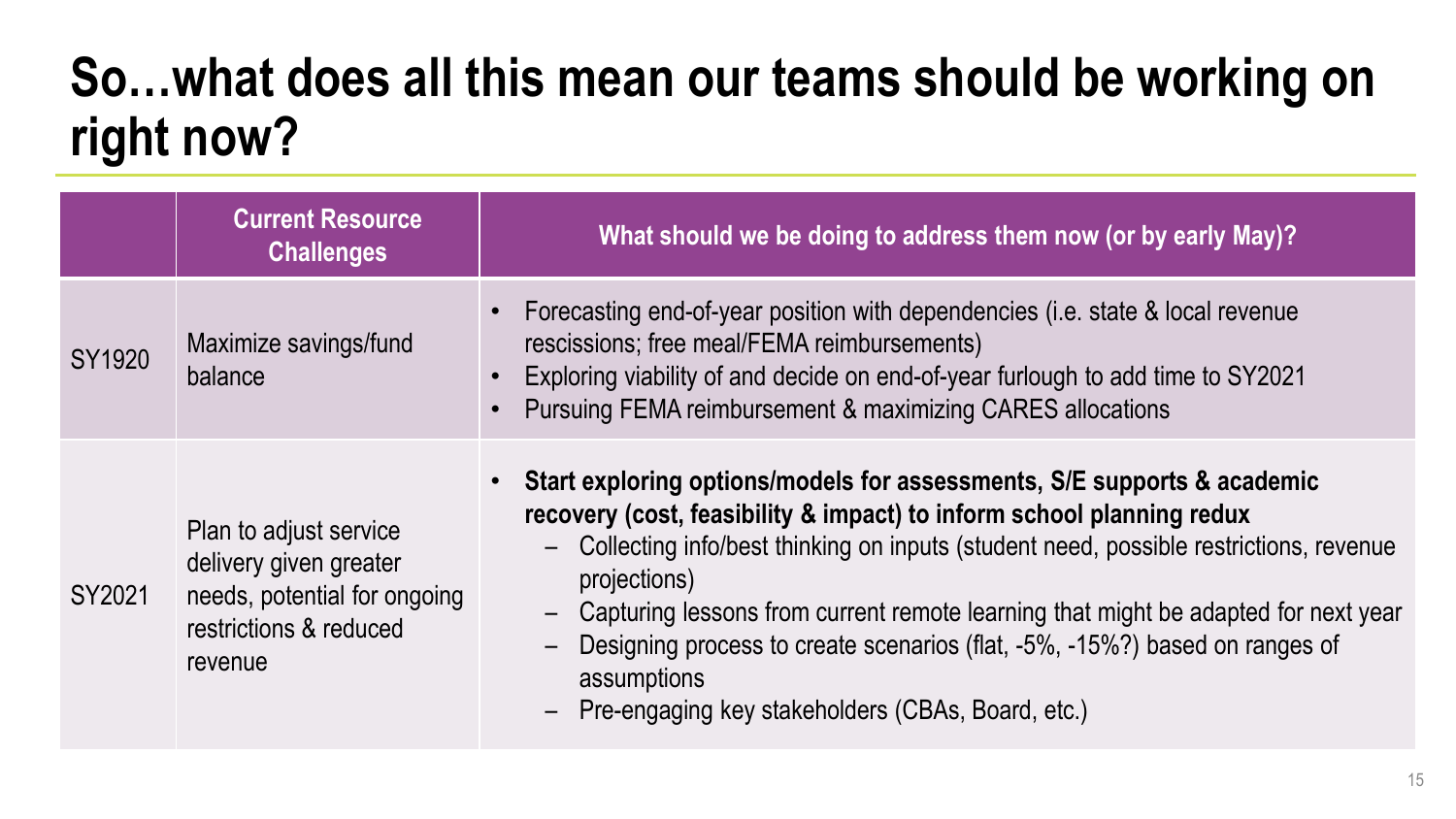## **Appendix – for more info…**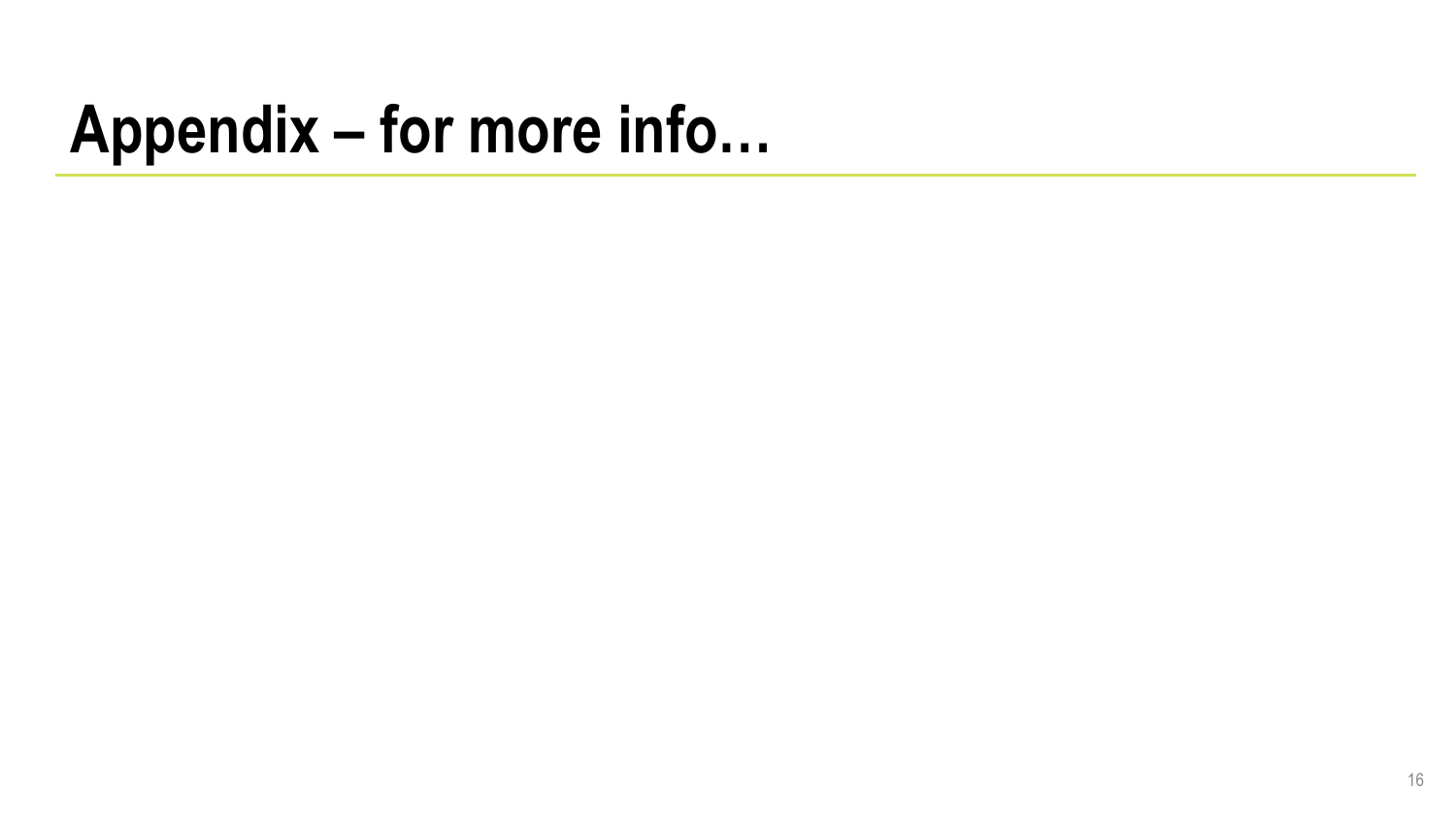# **COVID-driven learning challenges & interventions**

How do we adapt schools and system supports to:

- Re-engage students in in-person schooling to support attendance and meet immediate needs, particularly at transition grades (e.g. Grade 6, Grade 9)
- Design and scale targeted interventions to meet unfinished learning needs in literacy and math across school levels
- Integrate and scale trauma-informed practices into instruction across school levels
- Balance a potential need for greater mastery-based instruction while ensuring student access to grade-level content
- Design hybrid in-person and virtual delivery systems that account for different social distancing scenarios (e.g. all students at home v. subset of students in school v. rotation of which students are in school at any given time)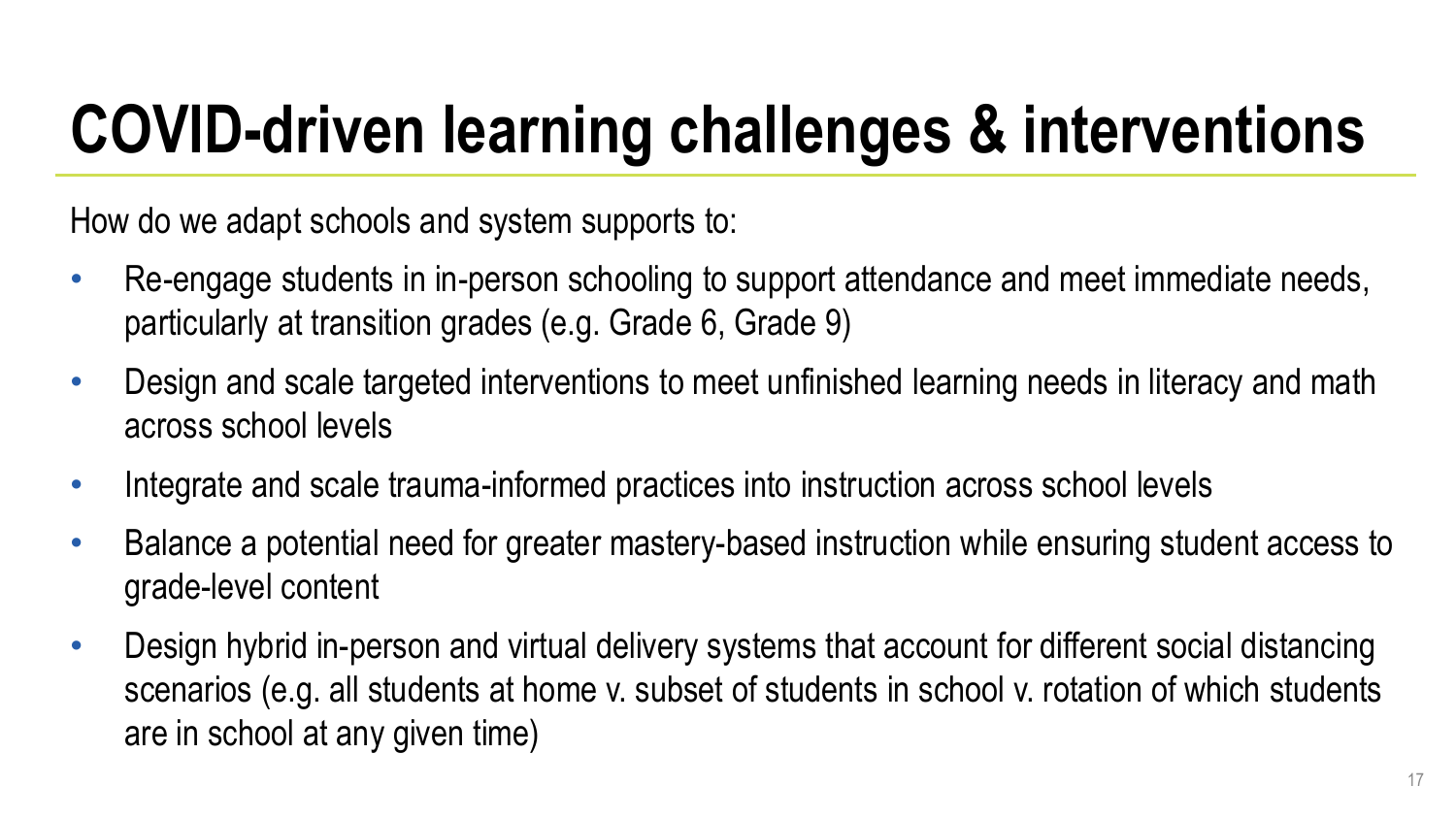## **These challenges raise the urgency for the key shifts in resources that "strong schools" already employ…**

- Re-think rigid class sizes and one-teacher classroom models to target individual attention, especially for struggling students.
- Optimize existing time to meet student and teacher needs and expand as needed
- Rapidly evolve teacher professional learning and support to meet new pedagogical demands, including the need for increased time
- Leverage staff and community partnerships more effectively to meet the continuum of students' needs
- Improve the use and function of support staff- e.g. counselors, paraprofessionals, instructional coaches- in the execution of new strategies
- Address anticipated severe budget cuts in ways that minimize the negative impact on learning, especially for the most under-served populations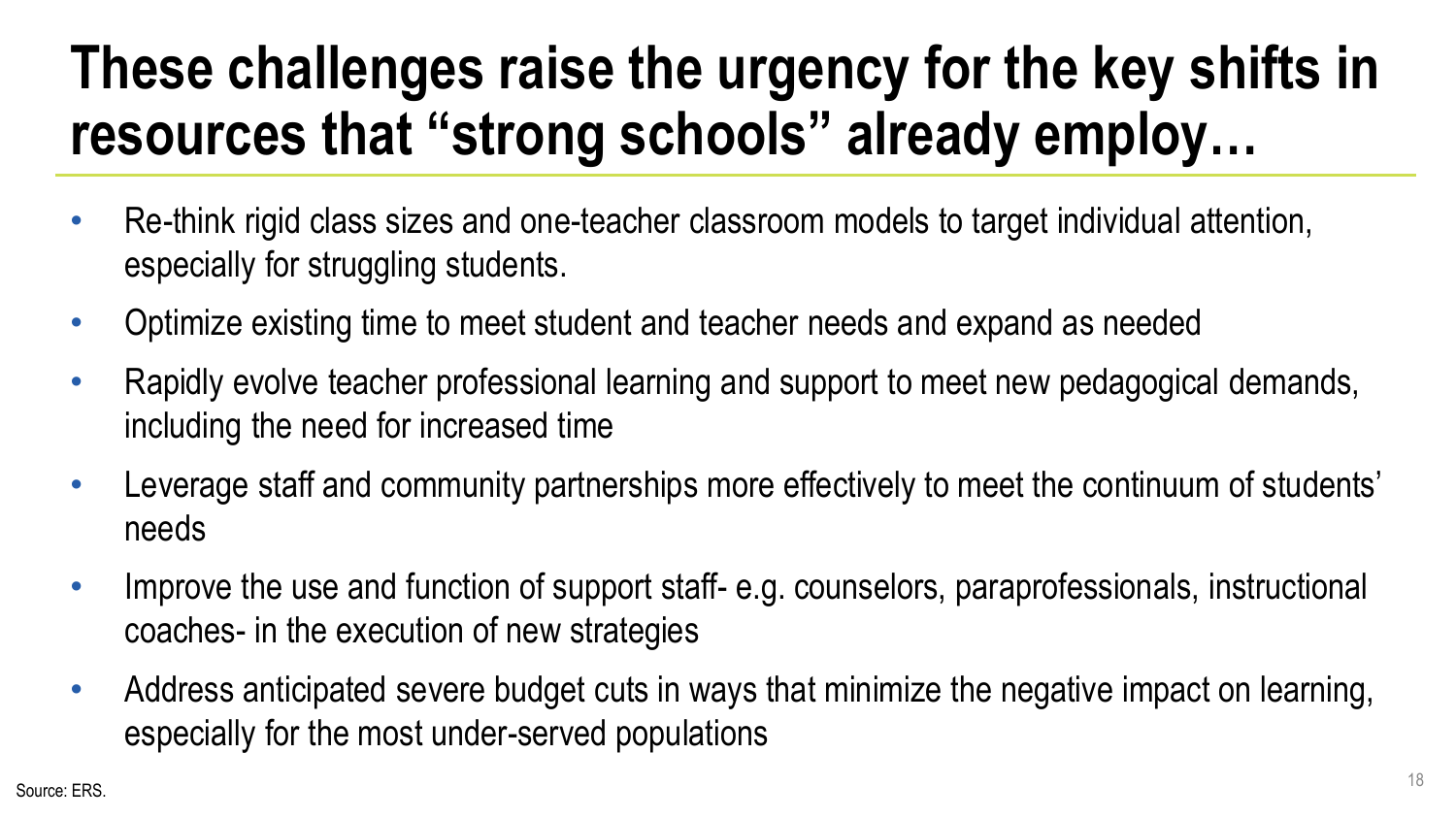## **… and demands that we build on innovations that are emerging in the current crisis**

- District leadership teams actively using technology for communication
- Teachers using technology to delivery support and material to students
- Students helping each other via technology
- Parents accessing digital content and engaging with teachers over the internet
- Students and parents learning to create at-home learning schedules
- Teachers working part time to support learning in new ways
- Teacher leaders playing new roles
- Flexible uses of teaching and learning time